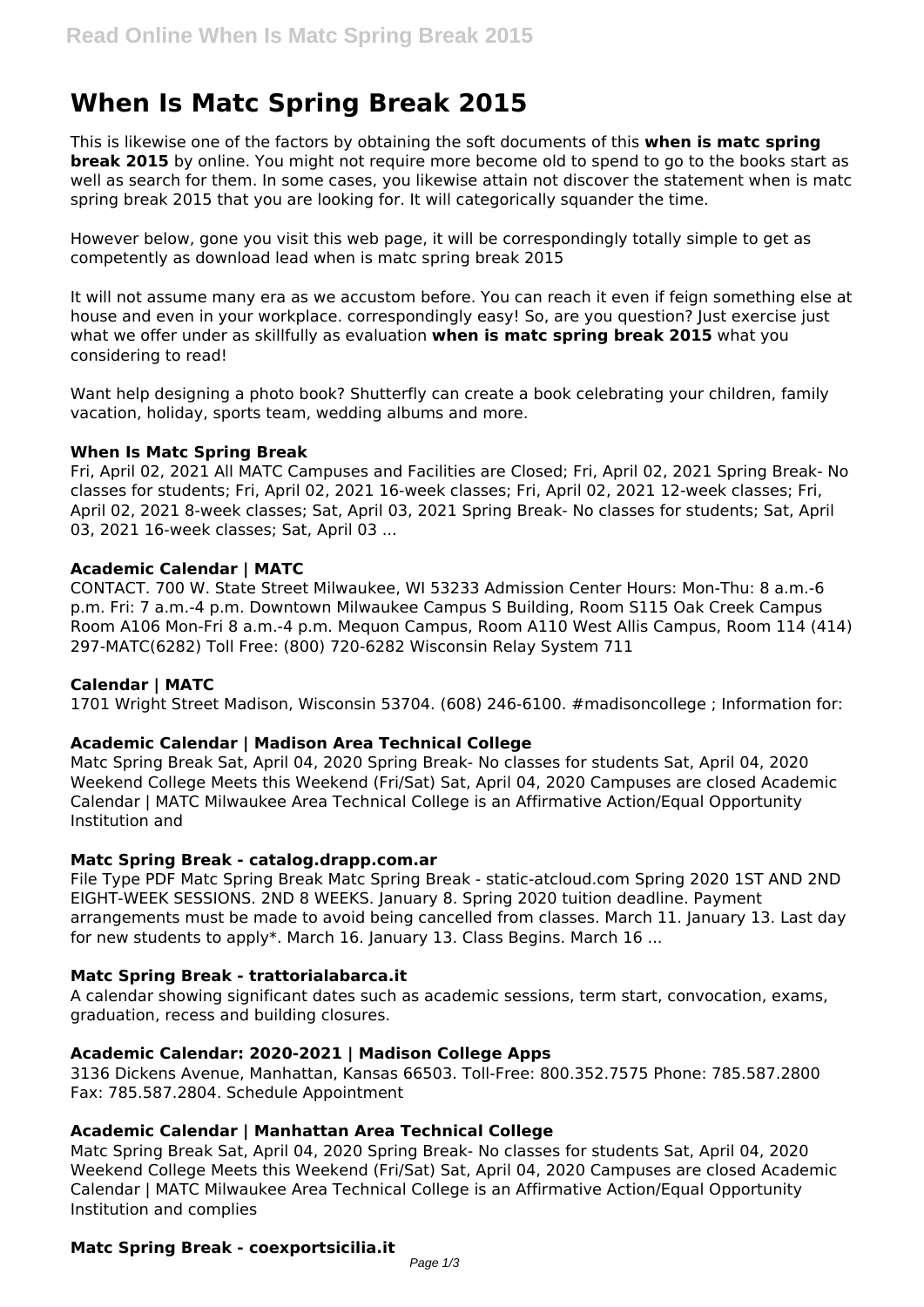Whether you're looking for something to do, attending a meeting or hitting a deadline, all of our calendars can be found below.

# **Calendars | Madison Area Technical College**

SPRING BREAK 2021 DATES FOR COLLEGES When is my 2021 college spring break? It is never too early to start planning your Spring Break Vacation. Hotels offer early booking discounts and airline fares are at their lowest. STS is hiring campus reps at your school. If you are interested in promoting Spring Break Trips on your campus, Click Here for ...

## **Spring Break 2021 Dates - STS Travel**

Spring open registration begins for veterans. Resume Review (Requires Appointment) WCTC District Board Mtg. November 11, 2020 Events 11. Spring open registration begins. Virtual Transfer Fair. Interview Skills. November 12, 2020 Events 12. Online & Email Job Application Techniques. 13: 14: 15: November 16, 2020 Events 16. Student Success ...

# **Event Calendar | Waukesha County Technical College**

Matc Spring Break Sat, April 04, 2020 Spring Break- No classes for students Sat, April 04, 2020 Weekend College Meets this Weekend (Fri/Sat) Sat, April 04, 2020 Campuses are closed Academic Calendar | MATC Milwaukee Area Technical College is an Affirmative Action/Equal Opportunity Institution and complies

# **Matc Spring Break - rmapi.youthmanual.com**

Matc Spring Break Sat, April 04, 2020 Spring Break- No classes for students Sat, April 04, 2020 Weekend College Meets this Weekend (Fri/Sat) Sat, April 04, 2020 Campuses are closed Academic Calendar | MATC Milwaukee Area Technical College is an Affirmative Action/Equal Opportunity Institution and complies

# **Matc Spring Break - orrisrestaurant.com**

File Type PDF Matc Spring Break through menus. Unlike the bigger stores, Free-Ebooks.net also lets you sort results by publication date, popularity, or rating, helping you avoid the weaker titles that will inevitably find their way onto open publishing platforms (though a book has to be really quite poor to receive less than four stars).

## **Matc Spring Break - WondervoiceappCom**

FALL 2020 (FA2021) AND SPRING 2021 (SP2021) CLASS SCHEDULE . Business & Management Pathway: Community & Human Services Pathway: ACCTG: Accounting

# **Milwaukee Area Technical College | MATC**

Matc Spring Break Sat, April 04, 2020 Spring Break- No classes for students Sat, April 04, 2020 Weekend College Meets this Weekend (Fri/Sat) Sat, April 04, 2020 Campuses are closed Academic Calendar | MATC Milwaukee Area Technical College is an Affirmative Action/Equal Opportunity Institution and complies with all requirements of the Americans with

## **Matc Spring Break - download.truyenyy.com**

Matc Spring Break Sat, April 04, 2020 Spring Break- No classes for students Sat, April 04, 2020 Weekend College Meets this Weekend (Fri/Sat) Sat, April 04, 2020 Campuses are closed Academic Calendar | MATC Milwaukee Area Technical College is an Affirmative Action/Equal Opportunity

## **Matc Spring Break - vario-krupka.cz**

Spring 2021 - 1/11/21 to 5/14/21 Withdraw deadlines vary based on the length of the course. The withdraw deadline for each individual course can be found in the course schedule .

## **Academic Calendars | Minneapolis Community & Technical College**

A groundbreaking ceremony for the Madison College-Goodman South Campus took place on Monday, drawing a crowd of 150 people. The 75,000-square-foot comprehensive Goodman South Campus being developed by MATC, also known as Madison College, will offer students job training and certificates, as well as all the classes needed for an associate's degree and access to services to help them stay the ...